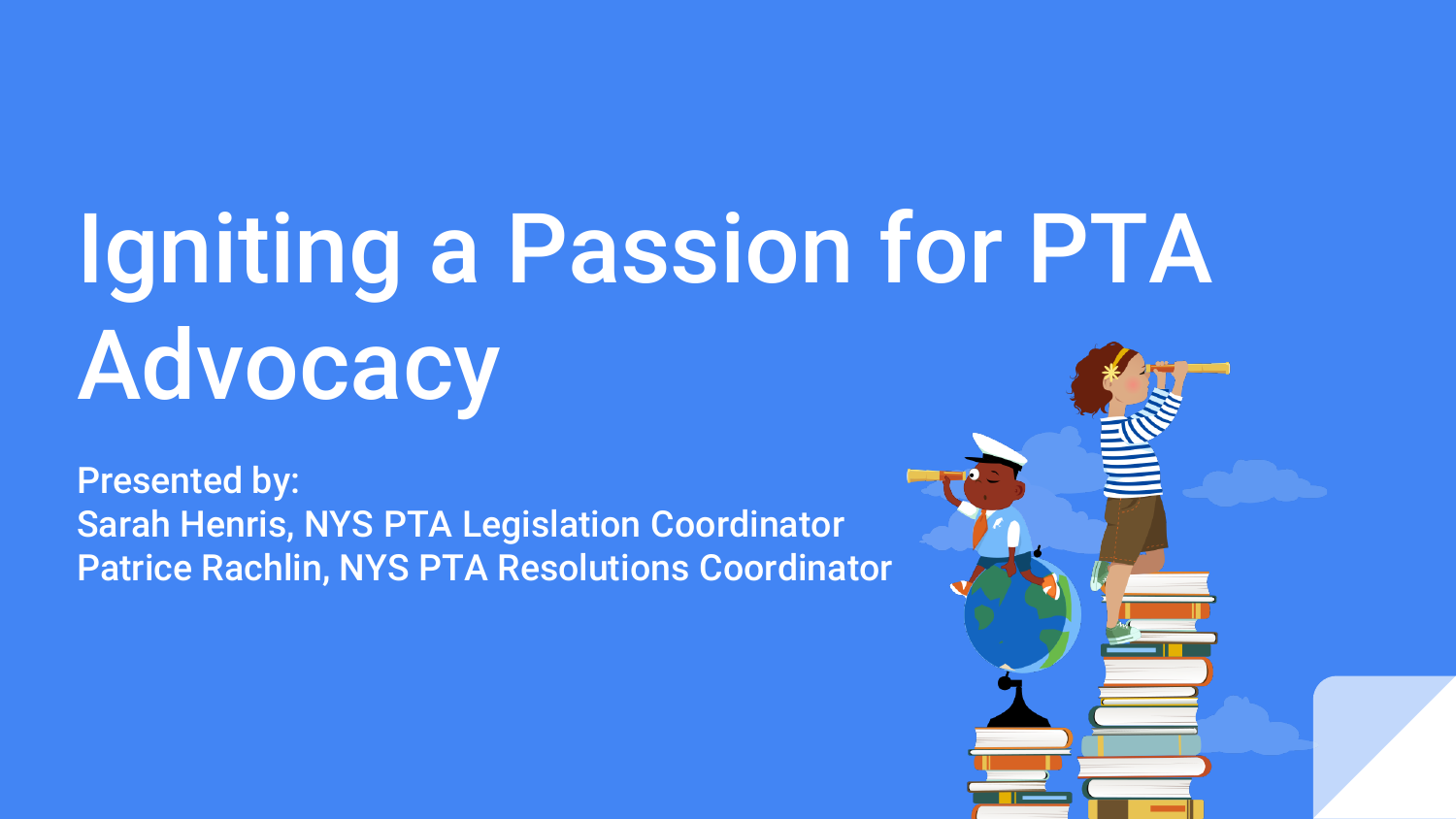# **PTA Mission:** To make every child's potential a reality by engaging and empowering families and communities to advocate for all children.

Core Values: **New York State** Collaboration, Commitment, Diversity, Respect, & Accountability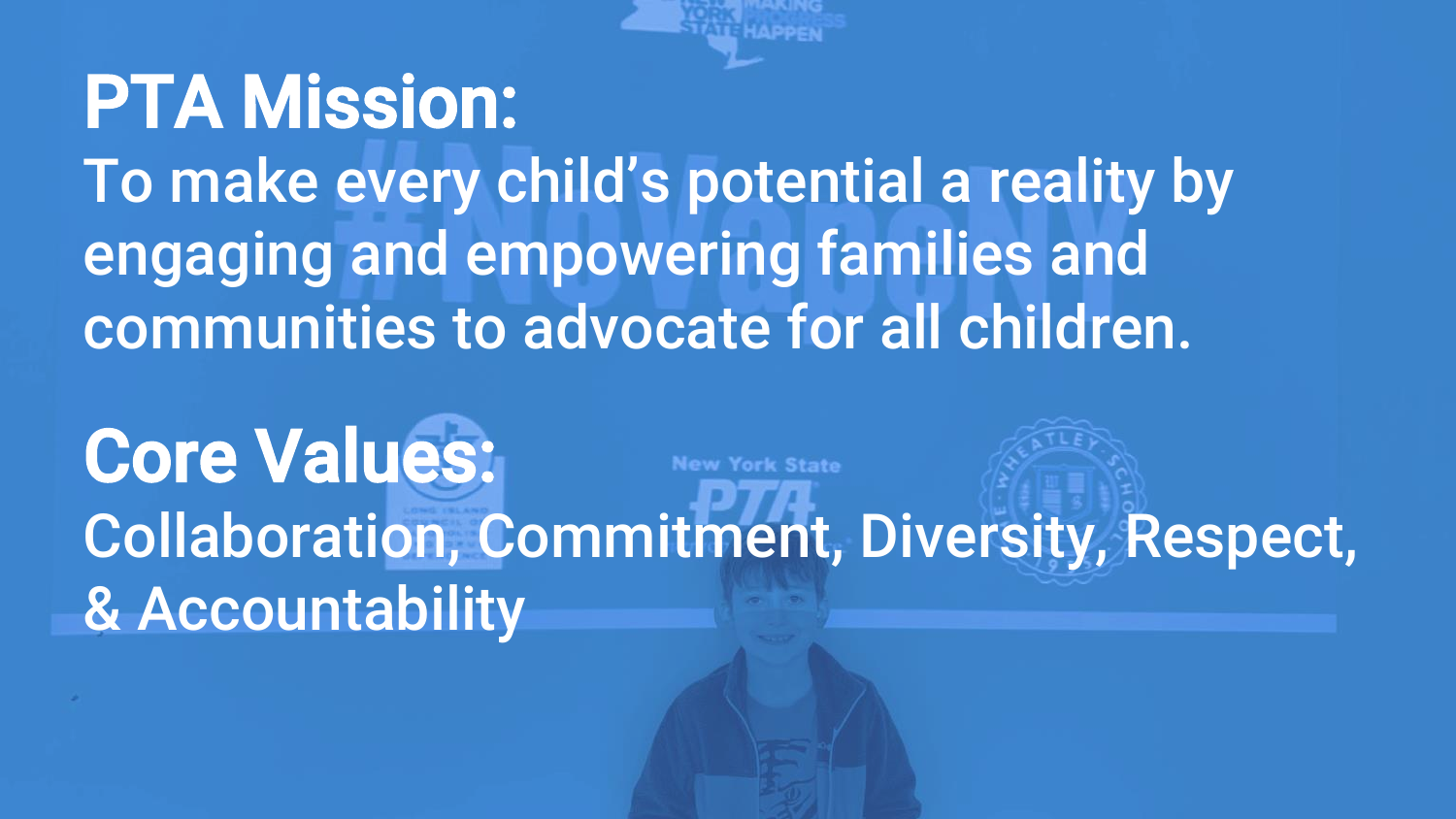## Why Does Today's PTA Use Our Voice?

Answer: Raise awareness and ask for change on matters affecting ...

- $\triangleright$  Quality Education
- $\triangleright$  Health & Safety
- $\triangleright$  Equity

...for every child

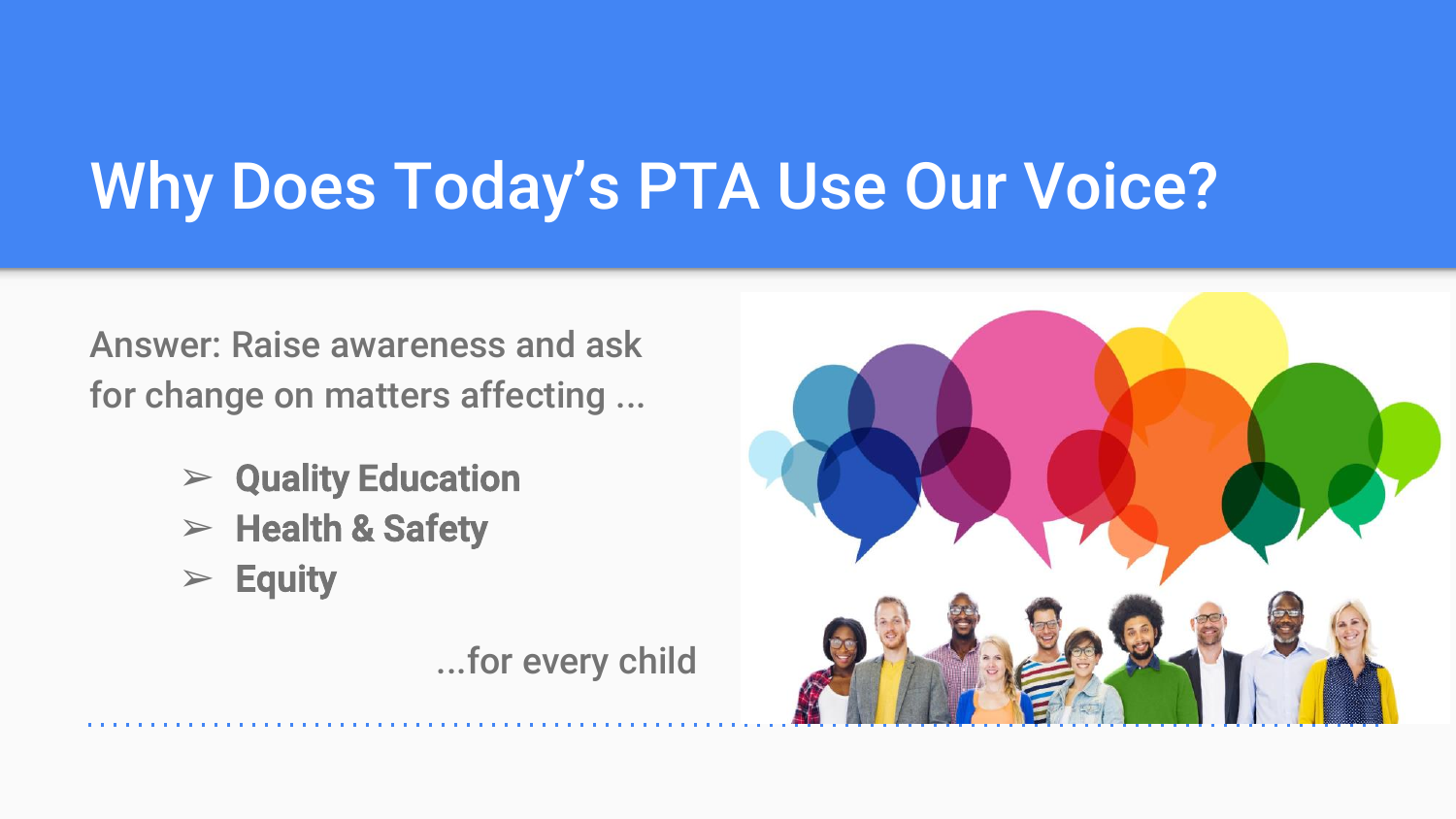### How Does Today's PTA Raise Awareness?

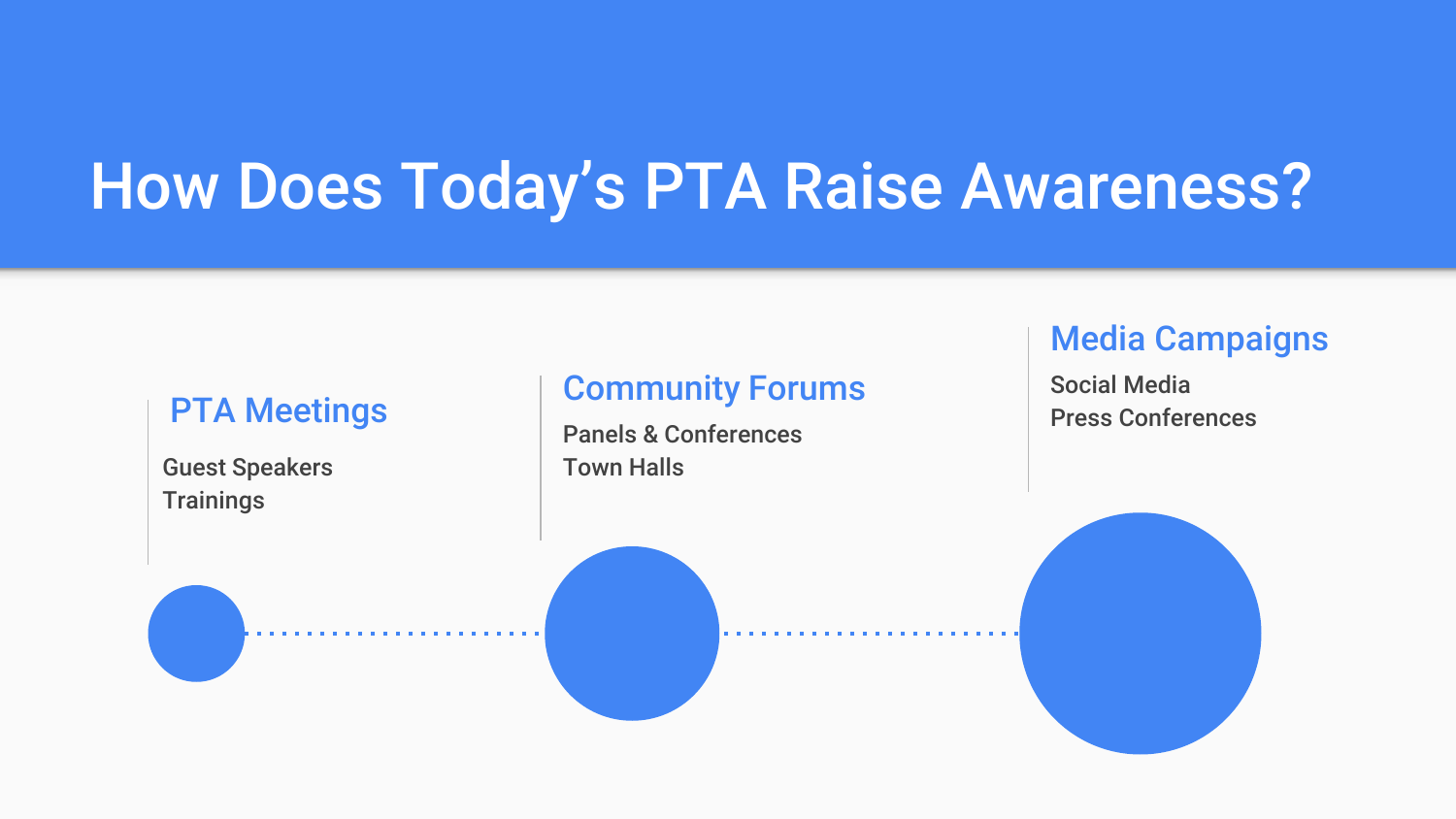### Advocacy Levels

Answer the question, "Who do we engage to affect change?"

Board of Education **Superintendents** Teachers Union **Principal** City, Town, Village **Officials** Community Groups

n

County Executive County Legislators County Agencies BOCES Community Coalitions Region PTA

State Senate State Assembly Governor **NYSED** Regents State Agencies State PTA

### Local Level Region Level (State Level National Level

Senate House of Representatives Federal Agencies: DOE, FDA, CDC, HHS National PTA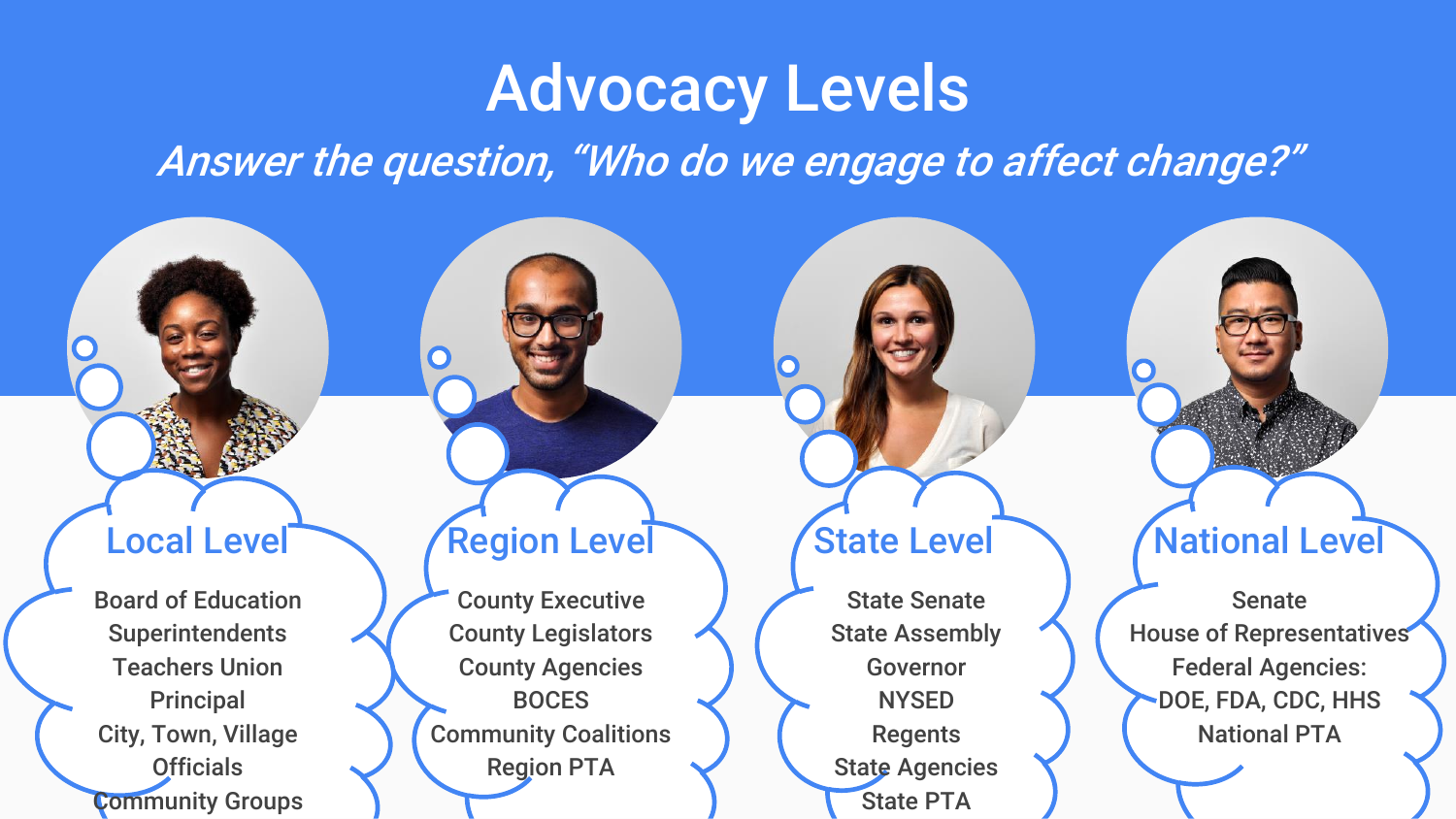

- Ask for change
- **Talk about the facts &** statistics
- Cite the rationale behind the 'ask'
- Share personal stories

### Important Tips:

- Learn about the person you are meeting with
- Connect the 'issue' to the 'ask' on a personal level